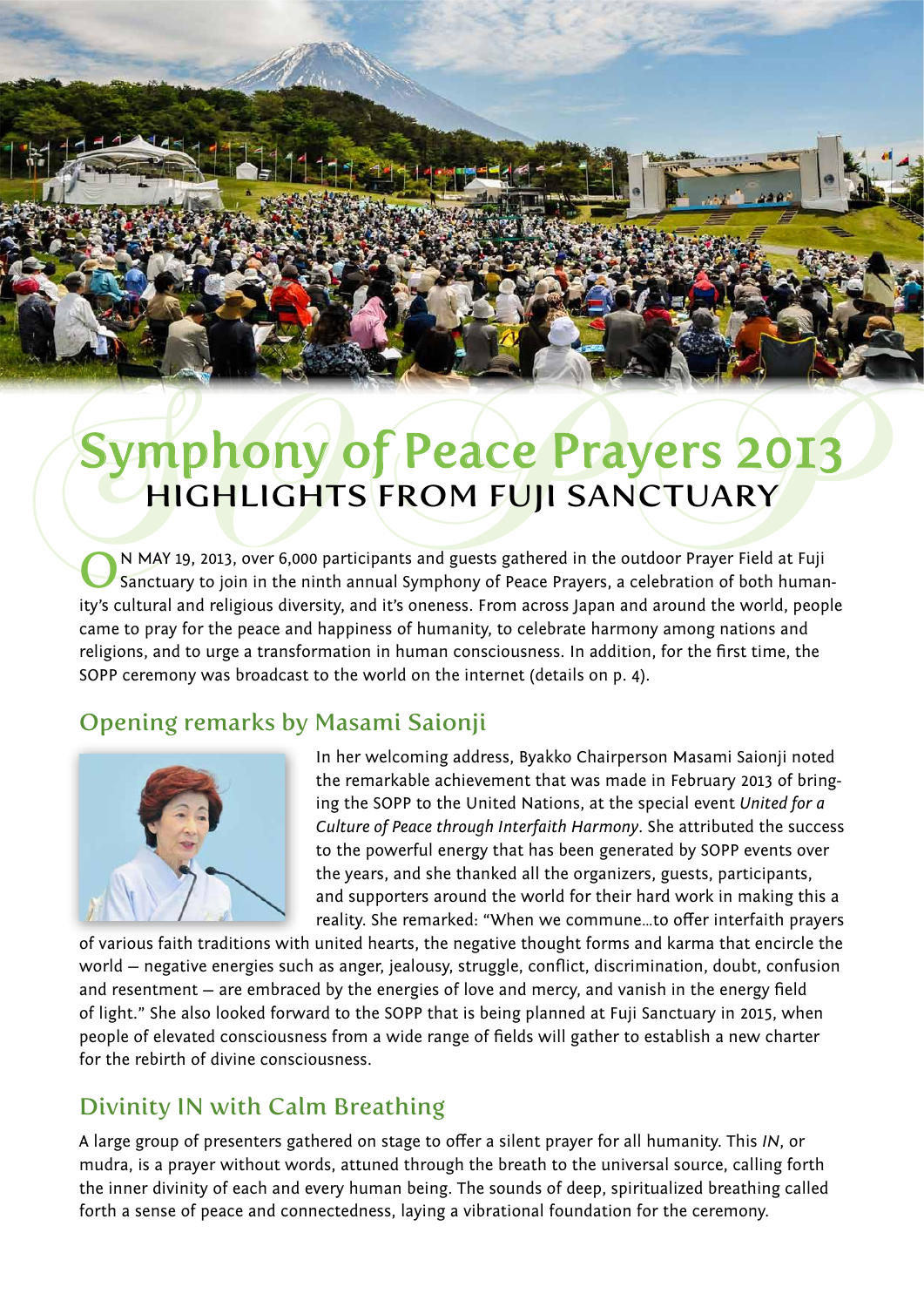### Praying with the Religions of the World

Prayer leaders from seven different faiths led participants in prayers for peace from their respective traditions, followed by a prayer from Byakko Shinko Kai. Participants followed along with the prayers in their program booklets, joining in at appropriate points. This simple act of religious and spiritual leaders praying the prayers of other faiths, joined in unison by all participants, sends a powerful message of tolerance and harmony.



*Mr. Ichiyu Shaku (Nichiren Buddhism)*



*Rev. Fumihiko Katayama (Shintoism)*



*Mr. Humayun A. Mughal (Islam—Sufism)*



*Ms. Neshama Carlebach and Mr. Josh Nelson (Judaism)*



*Dato J. Jegathesan (Hinduism)*



*Ambassador Mussie Hailu (Christianity)*



*S.S. Sada Anand Singh Khalsa (Sikhism)*



*Mr. Moshe Garelik*



*Ven. Chung Ohun Lee*

### Messages of Oneness

After the interfaith prayers, two distinguished guests offered their own messages to participants. Mr. Moshe Garelick, an activist for international relations in the European Union, spoke about how all living beings are both unique and, at the same time, one. Our connection, he said, is eternal, through past, present and future. He asked participants to 'listen' to one another during two minutes of silence. Ven. Chung Ohun Lee, Chairperson of Won Buddhism America, spoke about the need for us human beings to overcome our greed, anger, and hatred, and to strengthen our love and wisdom. She then led participants in a prayer for all humanity and all life on Earth.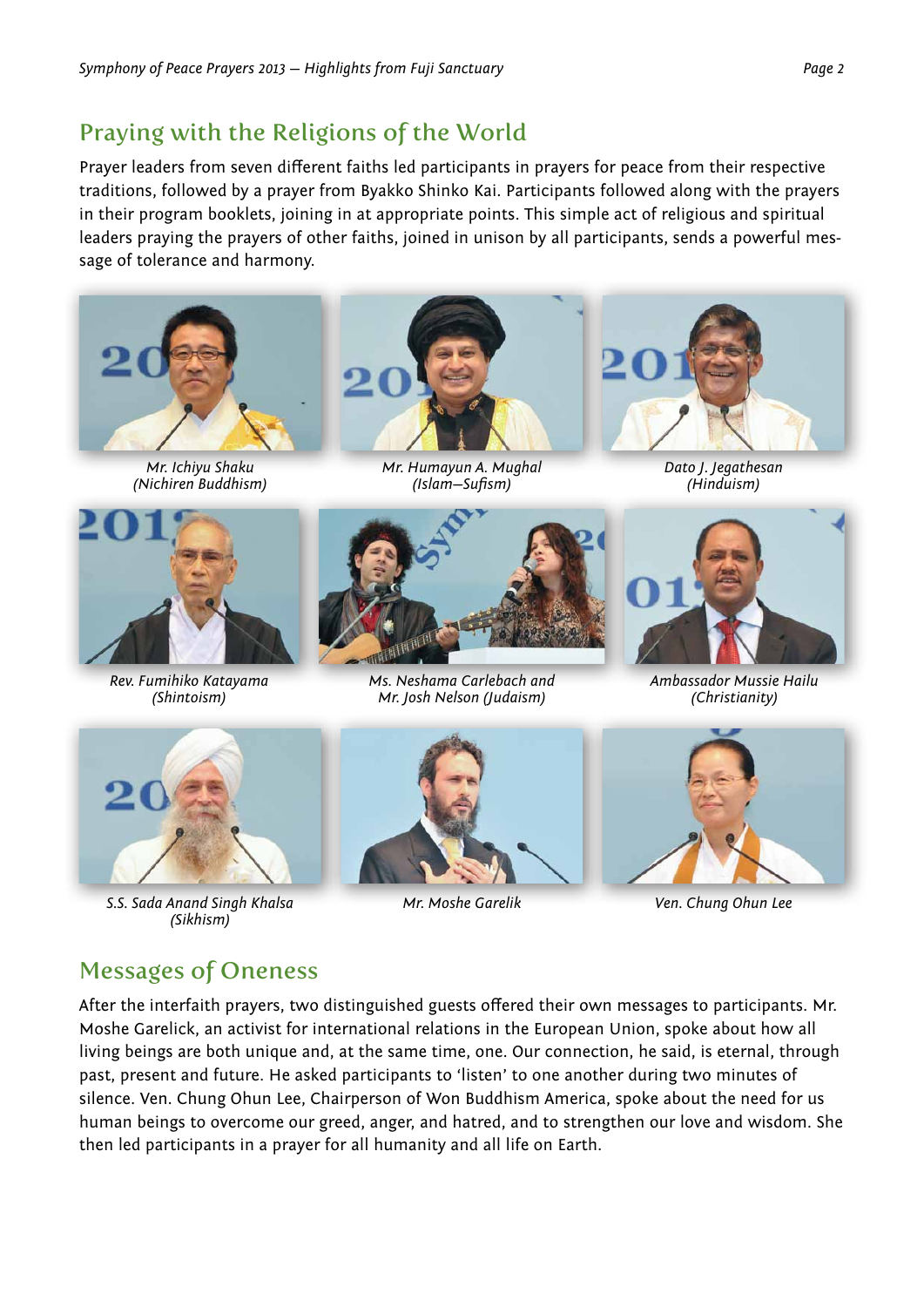## Youth Participants

A group of six young people from different countries participate in this year's SOPP ceremony. Each of them is working in their own way to create a better future for humanity, and as they greeted participants from the stage, their youthful, forward-thinking energy provided a source of inspiration and motivation.



*Youth participants at the SOPP*

# Prayers for Peace in Each Country

To begin the prayer ceremony for peace in each country, flag bearers carrying the flags of 193 nations and an Earth Flag representing 'all other regions of the world' entered the Prayer Field, accompanied by original music composed by Mr. Kenichi Yamamoto. Participants prayed, *May peace be in (name of country)* in each country's official language(s) as the country's flag was presented on stage. Their prayers resonated throughout the world, sending waves of peace and love to the people in each country and region, in the hope that all humanity can live in harmony even one day sooner.



# Closing



To close the ceremony, Byakko Deputy Chairperson Yuka Saionji offered her deep gratitude to the prayer leaders, guests, participants, and to all the staff and volunteers who made the event possible. "Without each one of you," she remarked, "the SOPP would not have been possible. The pure heart and mind that accepted the idea of praying together with each religion and faith tradition have created a shift, even at the United Nations. The heart and mind that had no doubts and no fear, and

accepted that all prayers are beautiful, have made the SOPP possible. Because every one of you has believed in and brought life to these prayers, the SOPP became the SOPP. When we let go of the idea that only my religion, my belief, or my way is pure, right, and true, then something bigger, something deeper, goes through our bodies, and the experience of oneness manifests."

The flags of the world filled the Prayer Field again, and were hoisted high in the air to close the ninth annual Symphony of Peace Prayers. Once again, the hearts of all those gathered at Fuji Sanctuary had joined as one to send out vibrations of peace, love, and harmony.